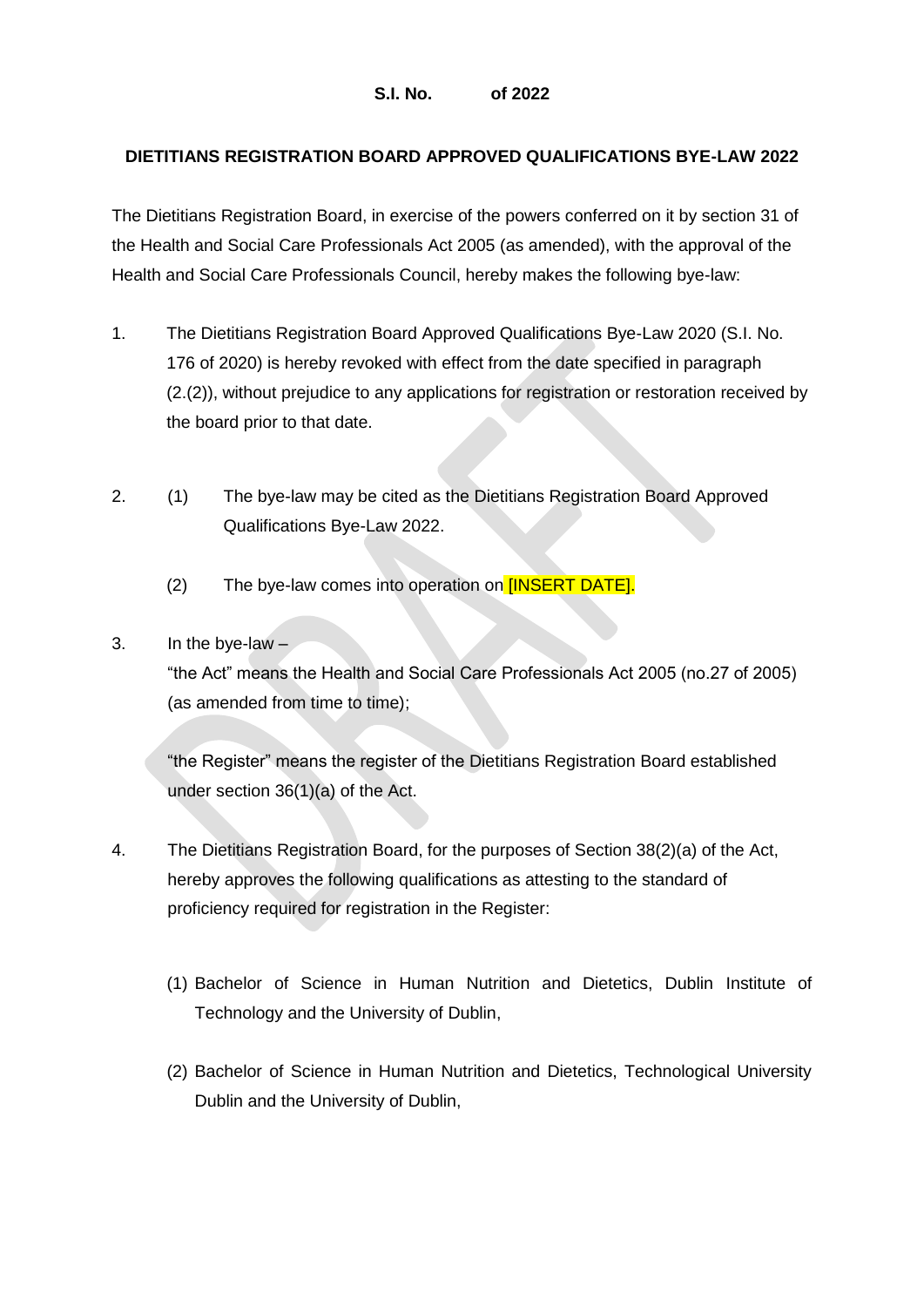- (3) Bachelor of Science in Human Nutrition and Dietetics from the University of Dublin, and a Graduate Diploma in Human Nutrition and Dietetics from the Dublin Institute of Technology,
- (4) Master of Science in Clinical Nutrition and Dietetics, National University of Ireland, University College Dublin.
- (5) Master of Science (MSc) Human Nutrition and Dietetics, University of Limerick.
- (6) Master of Science in Human Nutrition and Dietetics, University College Cork, National University of Ireland, Cork

GIVEN under the seal of the Dietitians Registration Board

[INSERT DATE].

\_\_\_\_\_\_\_\_\_\_\_\_\_\_\_\_\_\_\_\_\_\_\_\_\_\_\_\_\_\_\_\_\_ Chairperson, Dietitians Registration Board

and

\_\_\_\_\_\_\_\_\_\_\_\_\_\_\_\_\_\_\_\_\_\_\_\_\_\_\_\_\_\_\_ Member, Dietitians Registration Board